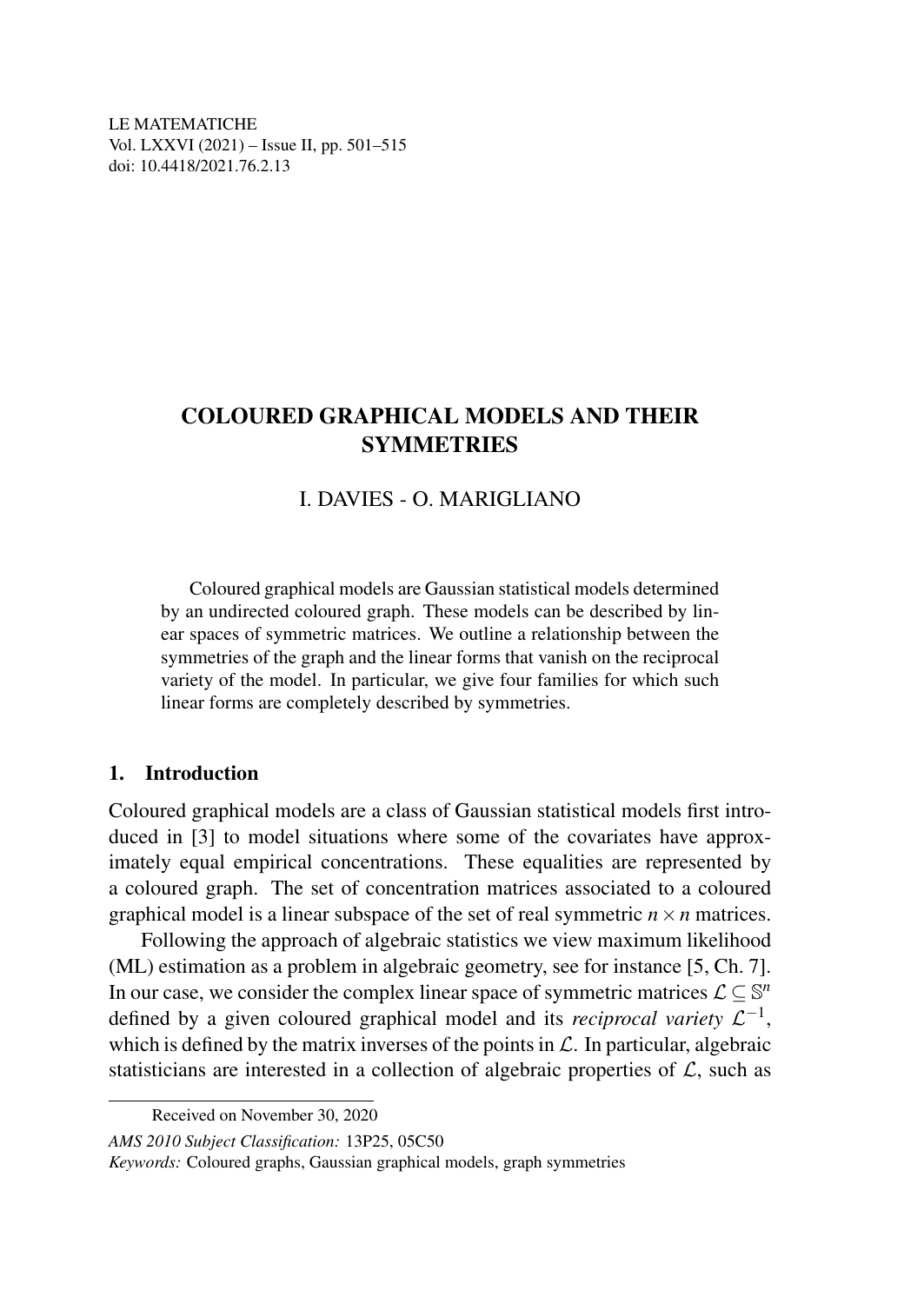its ML degree mld $(\mathcal{L})$ , its reciprocal ML degree rmld $(\mathcal{L})$ , the degree deg $(\mathcal{L}^{-1})$ and the ideal  $I(\mathcal{L}^{-1})$  defining the reciprocal variety. For the definitions of these properties, see [2].

In [4], Sturmfels and Uhler compute some of these algebraic properties for coloured graphical models whose underlying graph is the four-cycle. Inspired by their work, we are interested in understanding these properties for coloured graphical models. In this article, we explore the notion of symmetry of a coloured graph and study its connection with the linear part of the ideal  $I(\mathcal{L}^{-1})$ . In particular, we focus on *uniform coloured graphs*, whose symmetries coincide with the usual graph symmetries of the underlying uncoloured graph. For a number of families of uniform coloured graphs we completely describe the linear part of the ideal  $I(\mathcal{L}^{-1})$  via symmetries. For this, we use the results in [2] on pencils of quadrics.

**Notation.** Let  $G = (V, E)$  be a simple undirected graph, let  $n = |V|$  and  $E^c$ denote the set of edges of the graph complement *G c* . The (uncoloured) *adjacency matrix* of *G* is the  $n \times n$  matrix whose  $(i, j)$ -th entry is 1 if  $(i, j) \in E$  and 0 otherwise. A *colouring* of *G* is a partition of *V* together with a partition of *E*. A *colour* is an equivalence class with respect to one of these partitions.

Let *G* be a coloured graph with *n* vertices and *d* colours  $\gamma_1, \ldots, \gamma_d$ . For  $k = 1, \ldots, d$  we define the matrix  $A_k$  associated to the colour  $\gamma_k$  as follows. If  $\gamma_k$  is a vertex colour then  $(A_k)_{ii} = 1$  if vertex *i* has the colour  $\gamma_k$ , while the other entries are all zero. If  $\gamma_k$  is an edge colour then  $(A_k)_{ii} = 1$  if edge  $(i, j)$  exists and has the colour γ*k*, and all the other entries are zero. The (coloured) *adjacency matrix A* of *G* is the matrix

$$
\sum_{k=1}^d \lambda_k A_k \in \mathbb{Z}[\lambda_1,\ldots,\lambda_d]^{n \times n}.
$$

Let *G* be a coloured graph with *n* vertices and *d* colours. The associated linear space of symmetric matrices  $\mathcal L$  is the subspace

$$
\left\{\sum_{k=1}^d \lambda_k A_k : \lambda_1,\ldots,\lambda_d \in \mathbb{C}\right\}
$$

of the space of complex symmetric  $n \times n$  matrices  $\mathbb{S}^n$ . The *reciprocal variety*  $\mathcal{L}^{-1}$  is the Zariski-closure of the set

$$
\{A^{-1} : A \in \mathcal{L} \text{ invertible}\} \subseteq \mathbb{S}^n.
$$

Its ideal is denoted by  $I(\mathcal{L}^{-1})$ .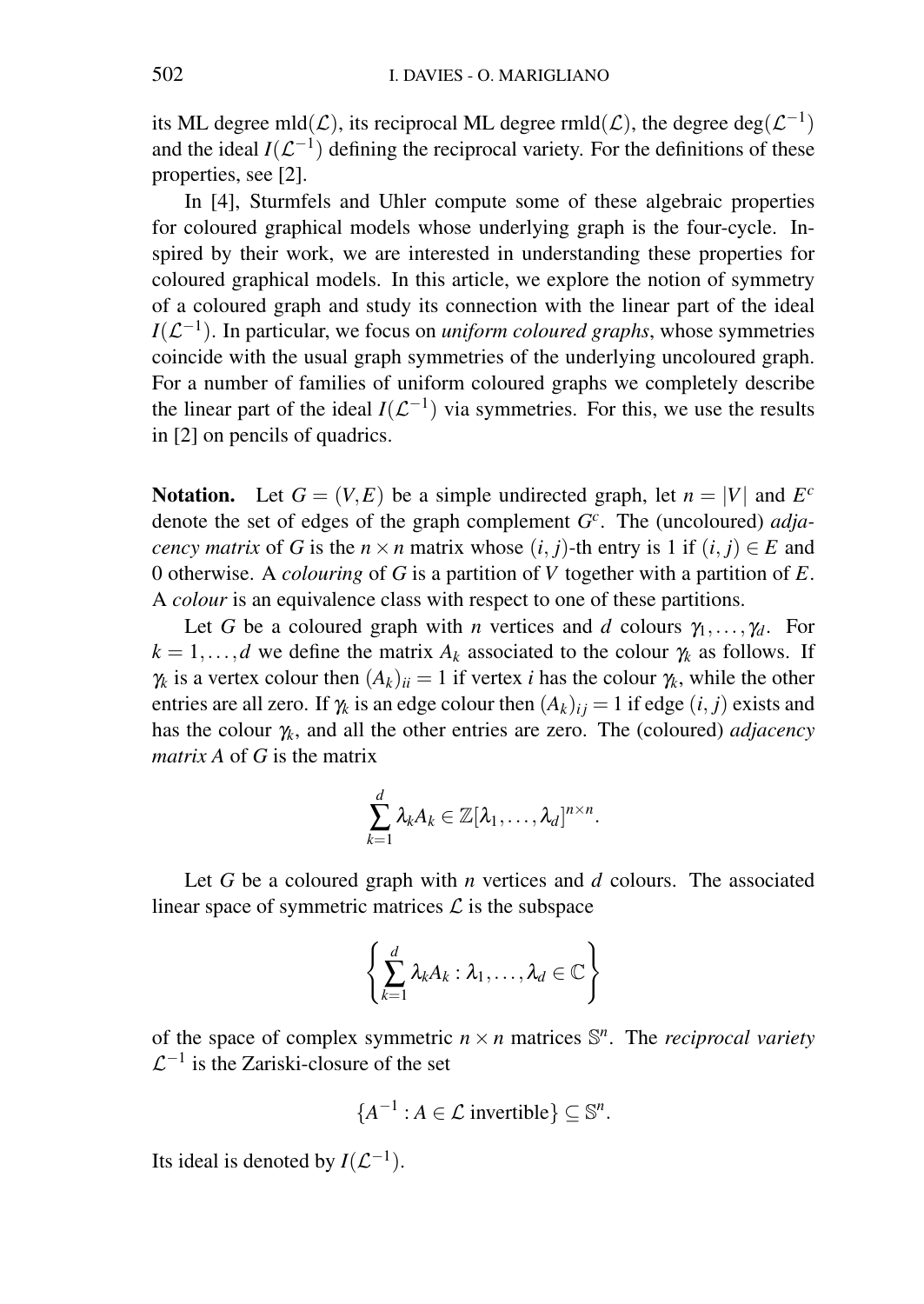#### 2. Linear forms from symmetries

We start by defining graph symmetries, following the approach in [3, Sec. 5].

**Definition 2.1.** Let *A* be the uncoloured, resp. coloured adjacency matrix of an uncoloured, resp. coloured graph *G*. A *symmetry* of *G* is an  $n \times n$  permutation matrix *B* such that  $BAB^{-1}=A$ .

Such a symmetry gives a set of linear forms that vanish on the reciprocal variety  $\mathcal{L}^{-1}$ :

Proposition 2.2. *Let G be a coloured graph, B a symmetry of G and X a generic element of* S *n . The binomial linear forms defined by all distinct entries of the matrix*  $BXB^{-1} - X$  belong to  $I(\mathcal{L}^{-1})$ .

*Proof.* If *B* is a symmetry of *G*, then  $BA^{-1}B^{-1} = A^{-1}$  in  $\mathbb{Q}(\lambda_1, \ldots, \lambda_d)^{n \times n}$  by taking inverses. Thus, a generic element *X* of  $\mathcal{L}^{-1}$  must satisfy the equation  $BXB^{-1} - X = 0$ , whose entries are binomial linear forms.  $\Box$ 

We call the linear forms that come from Proposition 2.2 *induced by symmetries*. When the linear part of  $I(\mathcal{L}^{-1})$  is generated by these linear forms, we also say it is *induced by symmetries*.

Example 2.3. Let *G* be the following coloured 5-cycle:



The only nontrivial symmetry of *G* is the reflection  $B<sub>\tau</sub>$  along the depicted axis. The matrix  $B_{\tau}XB_{\tau}^{-1} - X$  equals

| $-x_{11} + x_{22}$                   |                                                         | $-x_{13} + x_{25}$ $-x_{14} + x_{24}$ $-x_{15} + x_{23}$ |                   |  |
|--------------------------------------|---------------------------------------------------------|----------------------------------------------------------|-------------------|--|
|                                      | $x_{11} - x_{22}$ $x_{15} - x_{23}$                     | $x_{14} - x_{24}$                                        | $x_{13} - x_{25}$ |  |
|                                      | $-x_{13} + x_{25}$ $x_{15} - x_{23}$ $-x_{33} + x_{55}$ | $-x_{34}+x_{45}$                                         |                   |  |
|                                      | $-x_{14} + x_{24}$ $x_{14} - x_{24}$ $-x_{34} + x_{45}$ |                                                          | $x_{34} - x_{45}$ |  |
| $-x_{15} + x_{23}$ $x_{13} - x_{25}$ |                                                         | $x_{34} - x_{45}$                                        | $x_{33} - x_{55}$ |  |

Hence, the linear forms induced by symmetries in  $I(\mathcal{L}^{-1})$  are:

 $x_{11} - x_{22}$ ,  $x_{33} - x_{55}$ ,  $x_{13} - x_{25}$ ,  $x_{14} - x_{24}$ ,  $x_{15} - x_{23}$ ,  $x_{34} - x_{25}$ .

These do not generate the whole linear part of  $I(\mathcal{L}^{-1})$ . For instance, the linear form  $x_{14} + x_{44} - x_{35} - x_{55}$  is contained in the ideal but is not a linear combination of the above.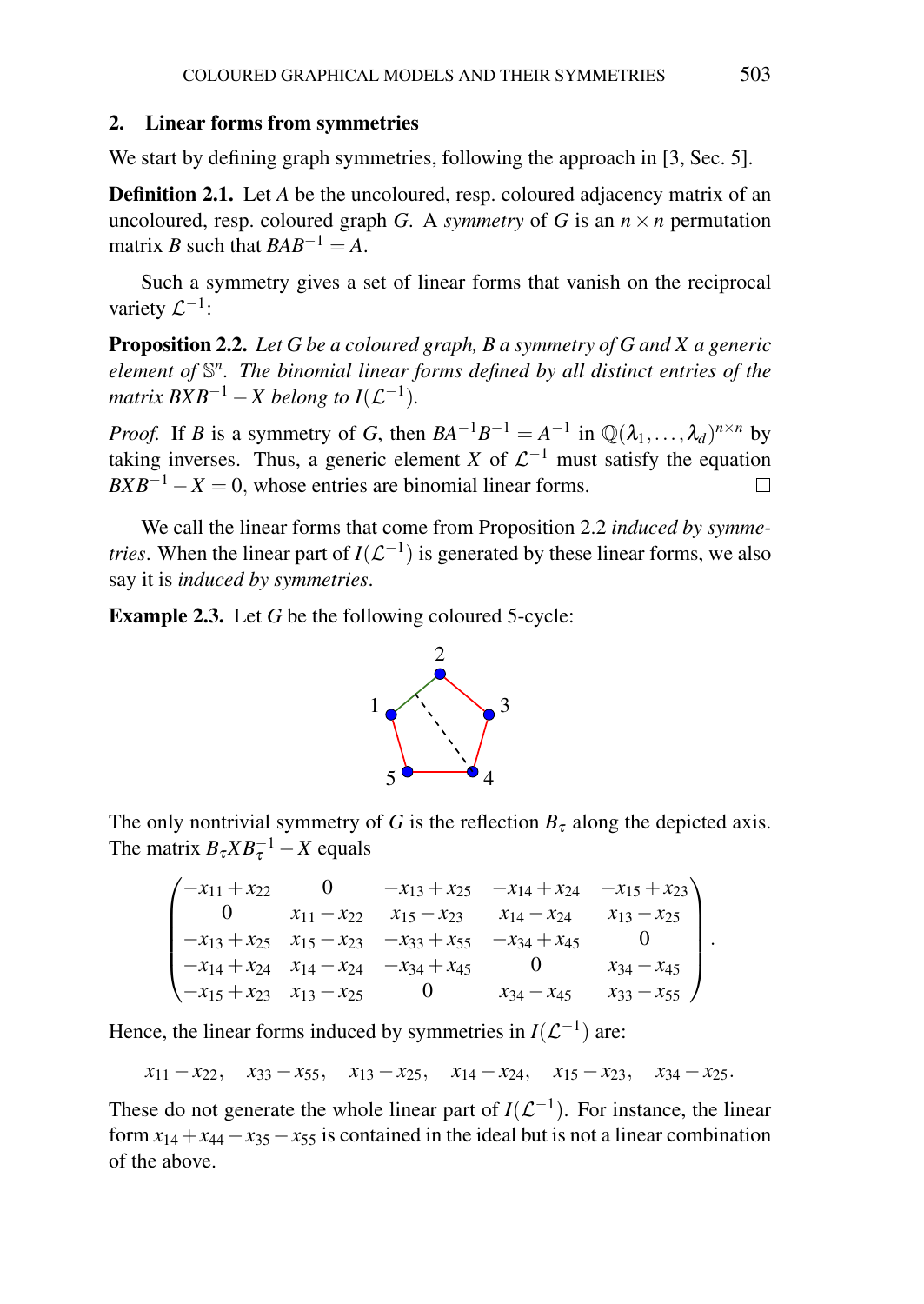Example 2.4. Let *G* be the following disconnected graph:



The only nontrivial symmetry of *G* is the permutation  $B_{\rho}$  of vertices 3 and 4. The matrix  $B_{\rho} X B_{\rho}^{-1} - X$  gives all the binomial linear forms in the following list of generators of the linear part of  $I(\mathcal{L}^{-1})$ :

$$
x_{33}-x_{44}, x_{13}-x_{14}, x_{12}, x_{23}, x_{24}.
$$

The following proposition explains the three other generators.

Proposition 2.5. *Let G be a coloured graph and let i*, *j be a pair of vertices belonging to different connected components of G. Then we have*  $x_{ij} \in I(\mathcal{L}^{-1})$ *.* 

*Proof.* The adjacency matrix *A* of *G* can be written as a block diagonal matrix whose blocks are the adjacency matrices of the connected components of *G*. Since its inverse  $A^{-1}$  retains this block structure, a generic element *X* of  $\mathcal{L}^{-1}$ must have a zero entry at each pair of indices (*i*, *j*) as in the statement.  $\Box$ 

Let  $I'$  be the ideal generated by all linear forms induced by symmetries of *G* and all linear forms found by applying Proposition 2.5. We define a further linear subspace  $\mathcal{L}'$  as the vanishing set  $V(I')$ . Like  $\mathcal{L}$ , this linear subspace is associated to a coloured graph  $G'$ , whose colouring is induced by the linear forms in  $I'$ . In [3, Sec. 5], the linear subspace  $\mathcal{L}'$  is called an *RCOP model*.

Example 2.6. The linear forms found in Examples 2.3 and 2.4 give rise to the following graphs  $G'_1$  and  $G'_2$ .



By Proposition 2.2, every symmetry of a coloured graph *G* is also a symmetry of *G'*. We also see that both  $\mathcal L$  and  $\mathcal L^{-1}$  are contained in  $\mathcal L'$ . The next proposition demonstrates how  $\mathcal{L}'$  can be used as a lower-dimensional ambient space to compute the ML degree of  $\mathcal{L}$ .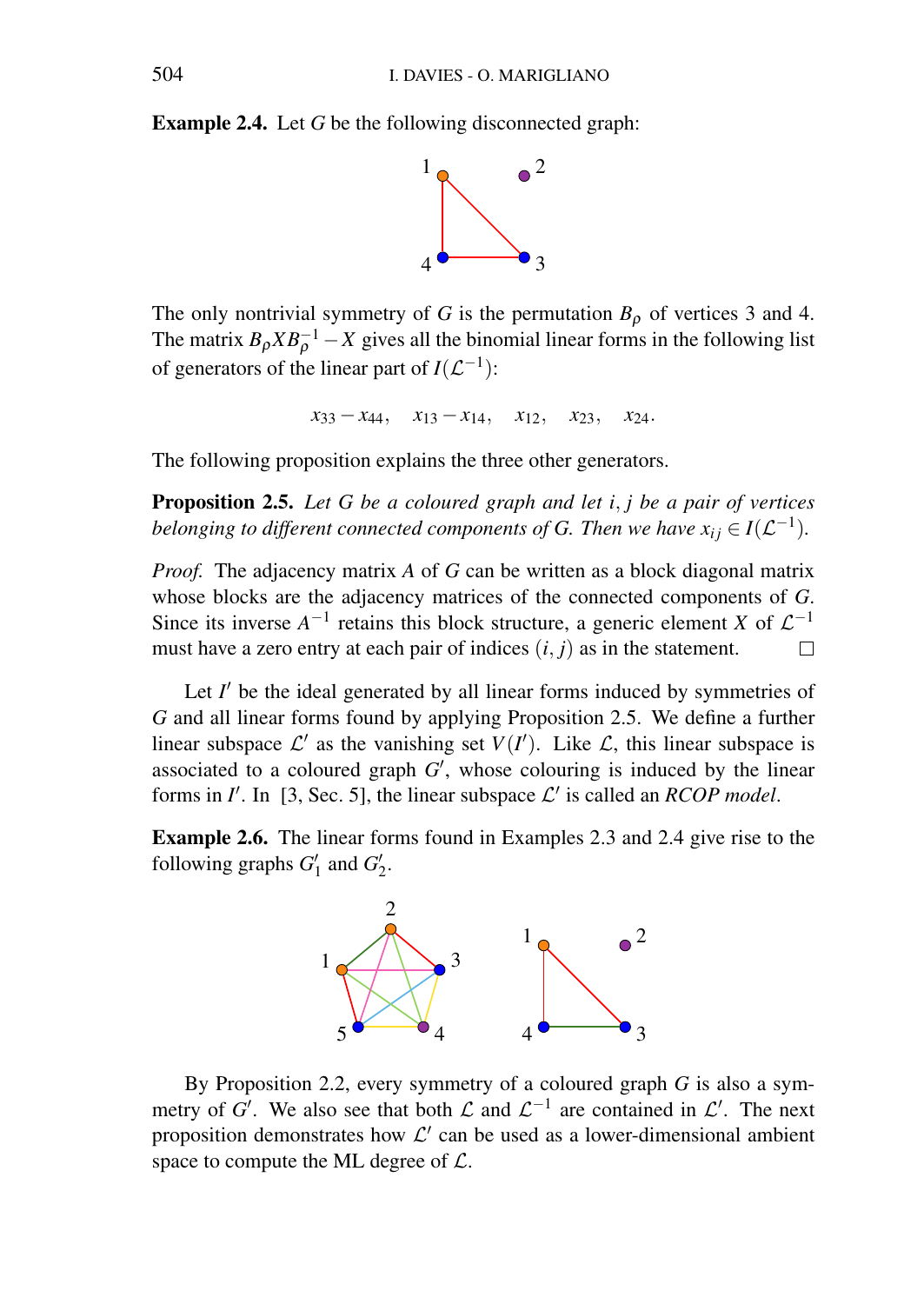**Proposition 2.7.** Let S' be a general matrix of  $\mathcal{L}'$  and let  $(\mathcal{L}^{\perp})' = \mathcal{L}^{\perp} \cap \mathcal{L}'$ ,  $\mathcal{L}$ <sup>*u*</sup>  $\leq$   $\mathbb{S}^n$  is the orthogonal complement to  $\mathcal L$  with respect to the trace *inner product.* Let  $(L^{\perp})' + S'$  denote the affine space  $\{X' + S' \mid X' \in (L^{\perp})'\}$ . *The ML degree of* L *is the cardinality of the set*

$$
\mathcal{L}^{-1} \cap ((\mathcal{L}^{\perp})' + S').
$$

*Proof.* By definition, the ML degree of  $\mathcal L$  is the cardinality of  $\mathcal L^{-1} \cap (\mathcal L^{\perp} + S)$ , where *S* is a general matrix of  $\mathbb{S}^n$  and  $\mathcal{L}^{\perp} \subseteq \mathbb{S}^n$  is the orthogonal complement of  $\mathcal L$  in  $\mathbb S^n$ . Since  $\mathcal L \subseteq \mathcal L'$ , we have  $\text{span}(\mathcal L', \mathcal L^\perp) = \mathbb S^n$ . We write all matrices  $M \in \mathbb{S}^n$  as  $M = M_1 + M_2 + M_3$ , where the term  $M_1$  is the part of *M* contained in  $(L^{\perp})'$ , the term  $M_2$  is the remaining part contained in  $L^{\perp}$ , and  $M_3$  is the remaining part contained in  $\mathcal{L}'$ . Let  $S' = S_1 + S_3$ . Since *S* is general in  $\mathbb{S}^n$ , the matrix  $S'$  is general in  $\mathcal{L}'$ , so it remains to show that

$$
(\mathcal{L}^{\perp} + S) \cap \mathcal{L}' = (\mathcal{L}^{\perp})' + S'.
$$

The reverse inclusion is clear. For the forward inclusion, Let  $\Sigma \in (\mathcal{L}^{\perp} + S) \cap \mathcal{L}'$ and write  $\Sigma = X + S$  with  $X \in \mathcal{L}^{\perp}$ . Write  $\Sigma = X_1 + X_2 + S' + S_2$  using the above decomposition for *X* and *S*. Since  $\Sigma \in \mathcal{L}'$ , we have  $X_2 + S_2 \in \mathcal{L}'$ . By construction,  $X_2 + S_2 = 0$ , so  $\Sigma = X_1 + S' \in (L^{\perp})' + S'$ , as required.  $\Box$ 

#### 3. Uniform coloured graphs

In this section, we apply Proposition 2.2 to coloured graphs whose colouring has only one edge colour and one vertex colour. Such a graph is uniquely determined by its underlying uncoloured graph, and we call it a *uniform coloured graph*. Its group of symmetries coincides with the group of symmetries of its uncoloured graph. We are interested in the question: when is the linear part of  $I(\mathcal{L}^{-1})$  induced by symmetries?

The adjacency matrix of a uniform coloured graph has the form

$$
\lambda_1 A_1 + \lambda_2 A_2
$$

where  $A_1$  is the  $n \times n$  identity matrix and  $A_2$  is the adjacency matrix of the underlying uncoloured graph. Since the corresponding linear space  $\mathcal L$  is twodimensional, we may apply the results in [2] on pencils of quadrics.

**Definition 3.1** ([2]). Let  $\mathcal{L}$  be a linear space spanned by two symmetric matrices  $A_1$  and  $A_2$ , such that  $A_1$  is an invertible matrix. The *Segre symbol* of  $\mathcal L$  is the unordered list

$$
\sigma = [\sigma_1 \ldots \sigma_r]
$$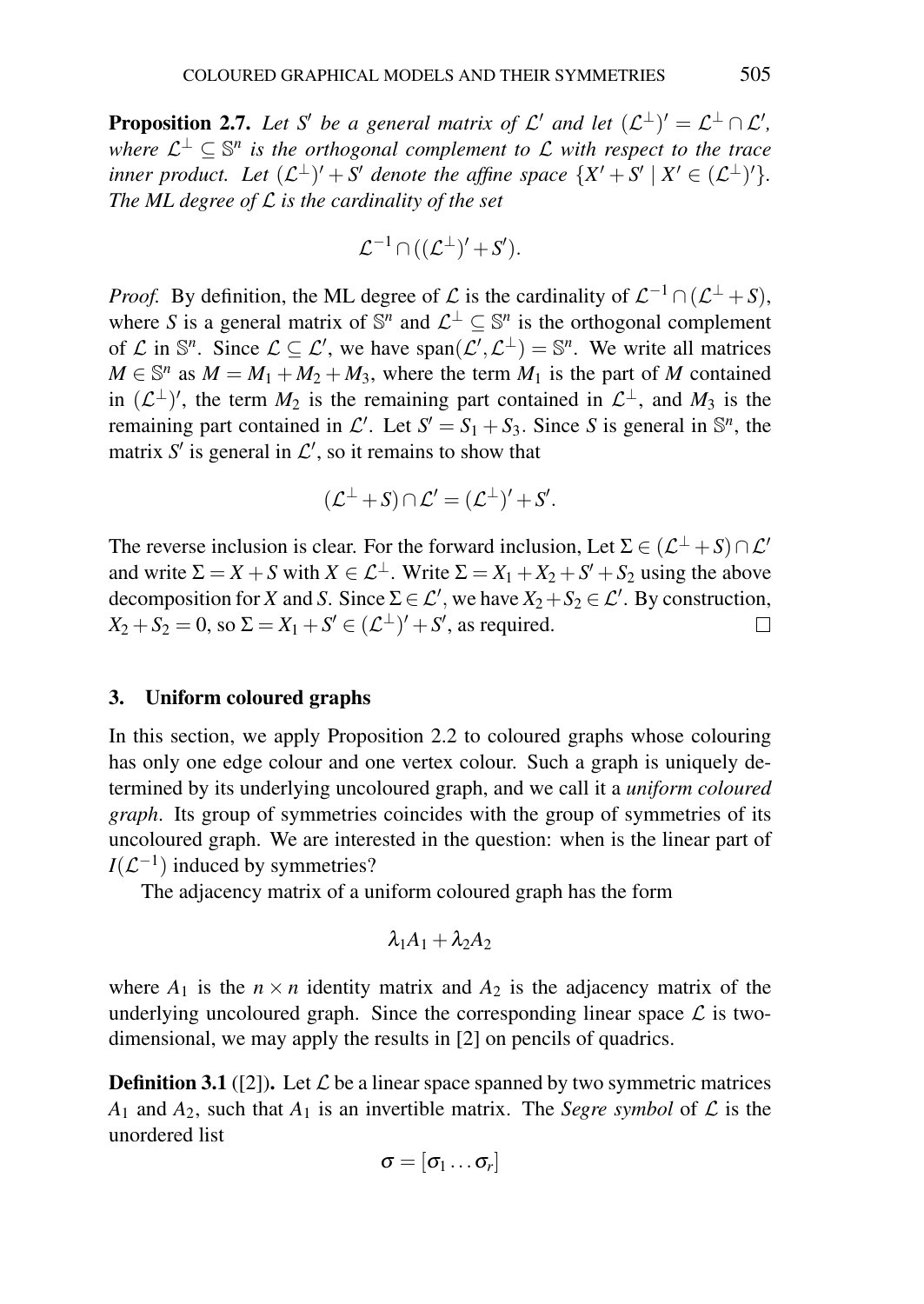specified by the Jordan canonical form of  $A_1^{-1}A_2$  in the following way. Let  $\alpha_1, \ldots, \alpha_r$  be the distinct eigenvalues of  $A_1^{-1}A_2$ . Each  $\sigma_i$  is itself a tuple of natural numbers associated to the eigenvalue  $\alpha_i$ . The entries of  $\sigma_i$  are precisely the sizes of the Jordan blocks associated to  $\alpha_i$ .

If  $\mathcal L$  is the linear space associated to a uniform coloured graph, then its Segre symbol is a description of the spectrum of the underlying uncoloured graph. More precisely, its entries  $\sigma_i$  correspond to the distinct eigenvalues of  $A_2$  and are of the form  $(1, \ldots, 1)$ , where the number of ones equals the multiplicity of the eigenvalue.

**Example 3.2.** The spectrum of the Petersen graph is  $(-2<sub>4</sub>, 1<sub>5</sub>, 3)$ . Thus, the linear space associated to its uniform coloured version has Segre symbol  $[1<sub>4</sub>, 1<sub>5</sub>, 1]$ .

Using Segre symbols, it follows by [2, Thms. 3.2, 4.2] that the number *r* of distinct eigenvalues of  $A_2$  determines certain algebraic properties of  $\mathcal{L}$ . We summarize these in Table 1, along with the specific values for the Petersen graph.

|                         | Uniform Coloured Graph | Petersen Graph |
|-------------------------|------------------------|----------------|
| $deg(\mathcal{L}^{-1})$ | $r-1$                  |                |
| $mld(\mathcal{L})$      | $r-1$                  |                |
| $rmld(\mathcal{L})$     | $2r - 3$               | 3              |
| no. linear forms        | $\binom{n+1}{2} - r$   | 52             |
| no. quadratic forms     | $\binom{r-1}{2}$       |                |

Table 1: Algebraic properties of the linear space of symmetric matrices  $\mathcal L$  associated to a uniform coloured graph and the uniform coloured Petersen graph. Here, *r* denotes the number of distinct eigenvalues of the uncoloured adjacency matrix of the graph. The first row is the degree of  $\mathcal{L}^{-1}$ . The second and third rows are the ML and reciprocal ML degrees of  $\mathcal L$  as defined by [2]. Since  $\mathcal L$  is a pencil, the ideal  $I(\mathcal{L}^{-1})$  is generated by linear and quadratic forms. The last two rows give the number of these forms in a set of minimal generators of  $I(\mathcal{L}^{-1})$ .

Comparing the number of linearly independent linear forms induced by symmetries with the total number  $\binom{n+1}{2}$  $\binom{+1}{2} - r$ , we can determine whether the linear part of  $I(\mathcal{L}^{-1})$  is induced by symmetries for any given graph *G*. To this end, the following reformulation of Proposition 2.2 is useful: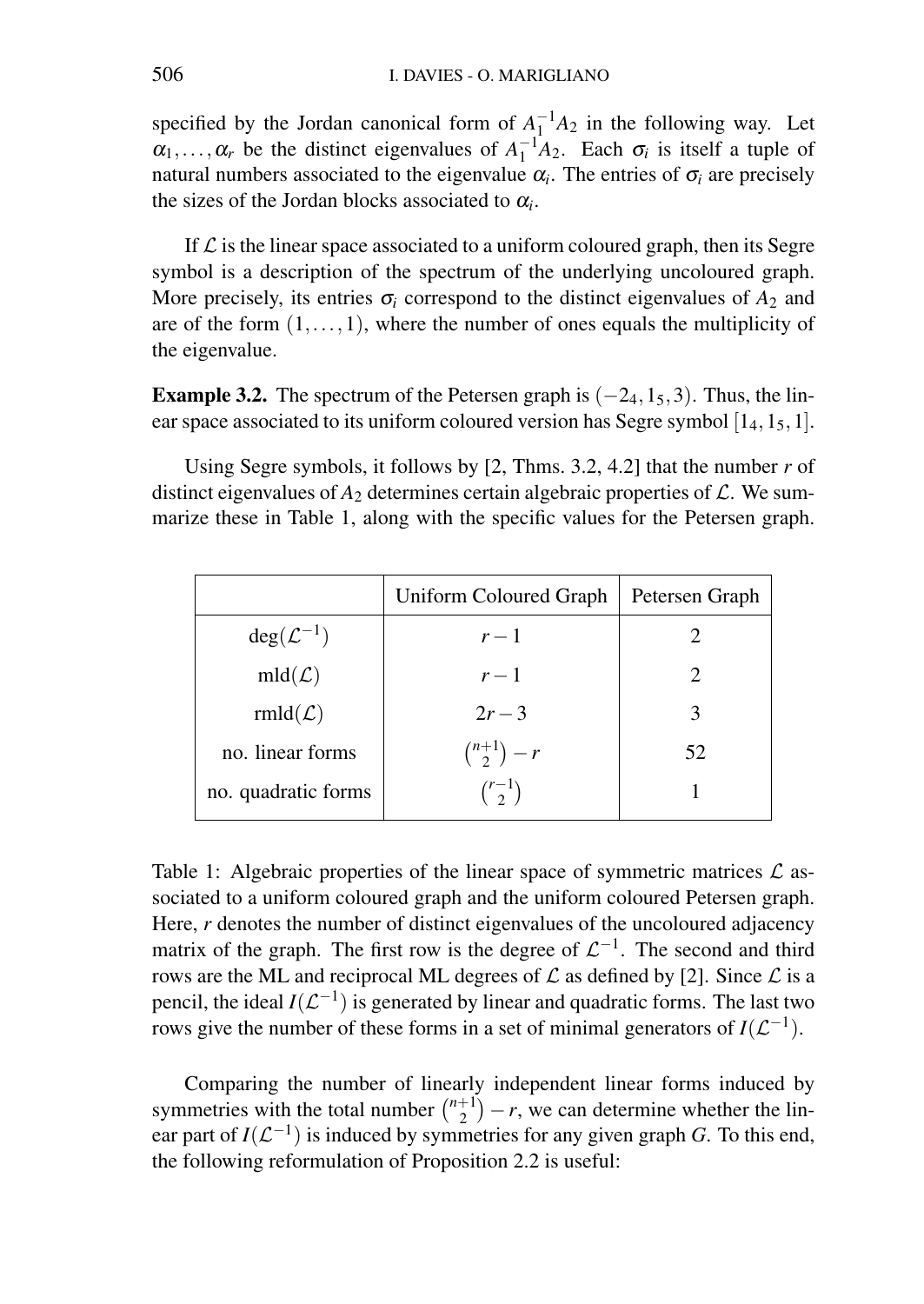**Corollary 3.3.** Let G be a coloured graph, i, *j* two vertices, and  $B \in Aut(G)$  be *a* symmetry, considered as a permutation of the vertex set V. Then  $x_i$ ,  $j - x_{B(i) - B(j)}$ lies in I $({\mathcal L}^{-1})$ . In particular, let V  $*$  V be the set of unordered pairs of vertices of *G and s the number of orbits of the entrywise action of* Aut(*G*) *on V* ∗*V . Then* the number of linear forms of I $(\mathcal{L}^{-1})$  induced by symmetries is  $\binom{n+1}{2}$  $\binom{+1}{2} - s.$ 

*Proof.* The statements follow from Proposition 2.2. The first statement follows by computing the (*B*(*i*),*B*(*j*))-th entry of *BXB*−<sup>1</sup> . The second follows from the fact that every orbit *Y* of the group action gives  $|Y| - 1$  linear forms, while the number of elements in  $V * V$  is  $\binom{n+1}{2}$  $_{2}^{+1}$ ).  $\Box$ 

It follows that the linear part of  $I(\mathcal{L}^{-1})$  is induced by symmetries if and only if  $s = r$ . Our main result gives four families of uniform coloured graphs where this is the case, illustrated in Figure 1. We use the following conventions: the complete bipartite graph  $K_{m,m}$  is split by the parity of its vertices, and the hyperoctahedral graph  $H_m$  is obtained from the complete graph  $K_{2m}$  by removing the edges  $\{(2k-1, 2k) | k = 1, ..., m\}.$ 



Figure 1: Uniform coloured graphs on 6 vertices where the linear part of  $I(\mathcal{L}^{-1})$ is induced by symmetries. From left to right: the cycle  $C_6$ , the complete graph  $K_6$ , the complete bipartite graph  $K_{3,3}$ , and the hyperoctahedral graph  $H_3$ .

**Theorem 3.4.** Let G be one of: the cycle  $C_n$ , the complete graph  $K_n$ , the com*plete bipartite graph Km*,*m, or the hyperoctahedral graph Hm. Then the linear* part L of  $I(\mathcal{L}^{-1})$  is induced by symmetries. More precisely,

*1. If*  $G = C_n$ *, then*  $r = s = \frac{n}{2} + 1$  *and L is generated by* 

$$
x_{1,1+d} - x_{i,i+d}, \quad i = 2,\ldots,n, \quad d = 0,\ldots, \lfloor n/2 \rfloor,
$$

*where all indices are taken modulo n and*  $x_{ii}$  *for*  $j > i$  *is taken to mean*  $x_{ij}$ *.* 

2. If  $G = K_n$ , then  $r = s = 2$  and L is generated by

$$
x_{11} - x_{ii}, \quad i \in V
$$
  

$$
x_{12} - x_{ij}, \quad i \in E.
$$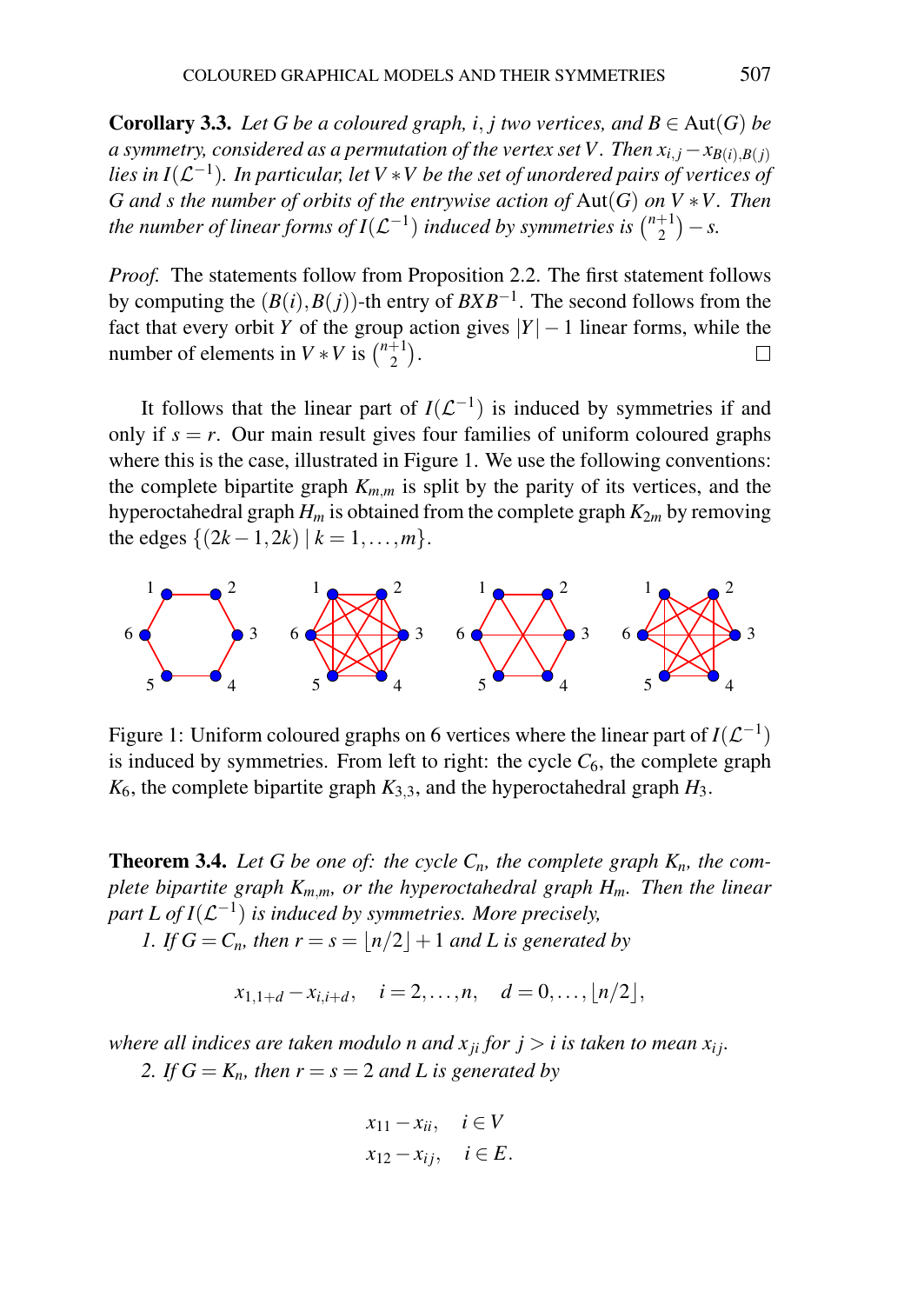*3. If*  $G = K_{m,m}$ *, then*  $r = s = 3$  *and L is generated by* 

$$
x_{11} - x_{ii}, \quad i \in V
$$
  
\n
$$
x_{12} - x_{ij}, \quad (i, j) \in E
$$
  
\n
$$
x_{13} - x_{ij}, \quad (i, j) \in E^c.
$$

*4. If*  $G = H_m$ *, then*  $r = s = 3$  *and L is generated by* 

$$
x_{11} - x_{ii}, \quad i \in V
$$
  
\n
$$
x_{13} - x_{ij}, \quad (i, j) \in E
$$
  
\n
$$
x_{12} - x_{ij}, \quad (i, j) \in E^c.
$$

*Proof.* First, all statements about the number of eigenvalues *r* are proven in [1, pp. 17, 50]. By Corollary 3.3, giving the linear forms induced by symmetries amounts to giving a full set of representatives for the action of Aut(*G*) on  $V * V$ . Since this action decomposes into an action on the three disjoint subsets *V*,*E*, and  $E^c$ , it is useful to consider these separately.

1. If  $G = C_n$ , then Aut(*G*) acts transitively on *V* and *E*. The orbits of the action on  $E^c$  are the sets  $E_d^c := \{(i, i+d) | i \in V\}$  for  $d = 2, ..., \lfloor n/2 \rfloor$ .

2. If  $G = K_n$ , then Aut(*G*) acts transitively on *V* and *E*, and  $E^c = \emptyset$ .

3. If  $G = K_{m,n}$  is any complete bipartite graph, then the complement  $G^c$  is the disjoint union of the two complete graphs  $K_m = (V_1, E_1^c)$  and  $K_n = (V_2, E_2^c)$ . The group Aut(*G*) acts transitively on  $V_1$ ,  $V_2$ ,  $E$ ,  $E_1^c$ , and  $E_2^c$ . In the case  $n = m$ , there exists an additional symmetry that interchanges  $V_1$  and  $V_2$ . Hence in this case, we see that  $Aut(G)$  acts transitively on *V*, *E*, and  $E^c$ .

4. The hyperoctahedral graph  $G = H_m$  is the complete multipartite graph on *m* two-element sets. A similar argument to the one for  $K_{m,m}$  shows that  $Aut(G)$ acts transitively on *V*,*E*, and *E c* .

Taking these statements about the action of  $Aut(G)$  on  $V * V$  and applying Corollary 3.3 proves all statements in the theorem.  $\Box$ 

Example 3.5. The linear space associated to the uniform coloured 6-cycle is

$$
\mathcal{L} = \left\{\begin{pmatrix} \lambda_2 & \lambda_1 & 0 & 0 & 0 & \lambda_1 \\ \lambda_1 & \lambda_2 & \lambda_1 & 0 & 0 & 0 \\ 0 & \lambda_1 & \lambda_2 & \lambda_1 & 0 & 0 \\ 0 & 0 & \lambda_1 & \lambda_2 & \lambda_1 & 0 \\ 0 & 0 & 0 & \lambda_1 & \lambda_2 & \lambda_1 \\ \lambda_1 & 0 & 0 & 0 & \lambda_1 & \lambda_2 \end{pmatrix} : \lambda_1, \lambda_2 \in \mathbb{C} \right\}.
$$

The spectrum of the (uncoloured) 6-cycle is  $(1_2, -1_2, 2, -2)$ . There are 4 orbits of the action of Aut(*G*) on  $V * V$ , namely  $V, E, E_2^c$  and  $E_3^c$ . According to Theorem 3.4, the following 17 linear forms generate the linear part of  $I(\mathcal{L}^{-1})$ :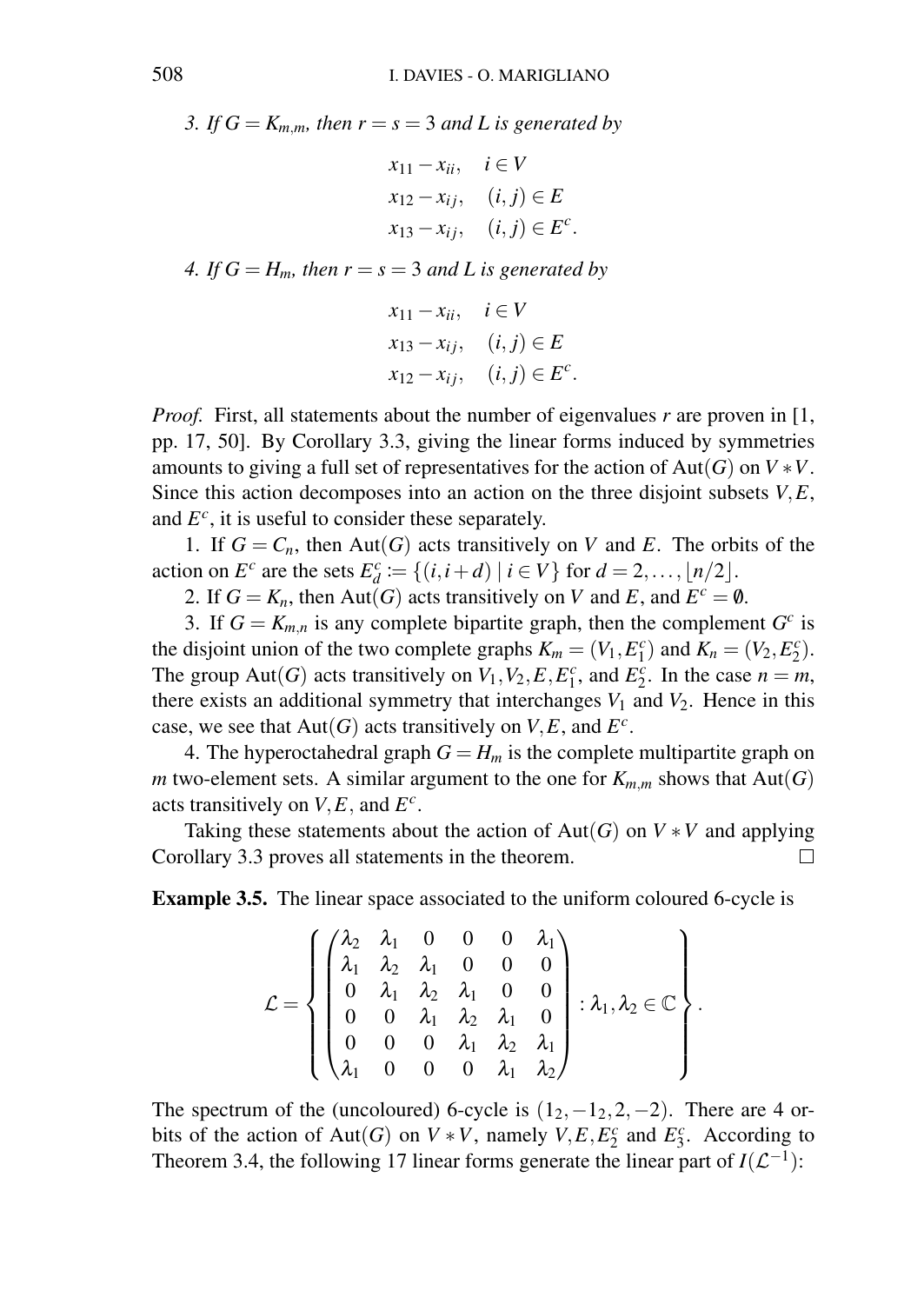$$
x_{11} - x_{22} \t x_{12} - x_{23} \t x_{13} - x_{24} \t x_{14} - x_{25}
$$
  
\n
$$
x_{11} - x_{33} \t x_{12} - x_{34} \t x_{13} - x_{35} \t x_{14} - x_{36}
$$
  
\n
$$
x_{11} - x_{44} \t x_{12} - x_{45} \t x_{13} - x_{46}
$$
  
\n
$$
x_{11} - x_{55} \t x_{12} - x_{56} \t x_{13} - x_{15}
$$
  
\n
$$
x_{11} - x_{66} \t x_{12} - x_{16} \t x_{13} - x_{26}
$$

The graph  $G'$  associated to the symmetries of  $G$  can be found in Table 4.

We conclude this section with two families of graphs where the linear part of  $I(\mathcal{L}^{-1})$  is not induced by symmetries, illustrated in Figure 2. We use the convention that for  $m < n$ , the vertex set of the complete bipartite graph  $K_{m,n}$  is partitioned as  $\{1,\ldots,m\}$  and  $\{m+1,\ldots,m+n\}$ .



Figure 2: The uniform coloured complete bipartite graph  $K_{2,4}$  and the star  $K_{1,5}$ . For these graphs, the linear part of  $I(\mathcal{L}^{-1})$  is not induced by symmetries.

**Proposition 3.6.** *Let*  $G = K_{m,n}$  *be the complete bipartite graph with*  $1 \lt m \lt n$ . *Then r* = 3, *s* = 5 *and the linear part of*  $I(\mathcal{L}^{-1})$  *is generated by* 

$$
x_{11} - x_{ii}, \quad i \in V_1
$$
  
\n
$$
x_{m+1,m+1} - x_{ii}, \quad i \in V_2
$$
  
\n
$$
x_{12} - x_{ij}, \quad (i, j) \in E_1^c
$$
  
\n
$$
x_{m+1,m+2} - x_{ij}, \quad (i, j) \in E_2^c
$$
  
\n
$$
x_{1,m+1} - x_{ij}, \quad (i, j) \in E
$$
  
\n
$$
mx_{12} - nx_{m+n-1,m+n},
$$
  
\n
$$
mx_{11} - (n-m)x_{m+n-1,m+n} - mx_{m+n,m+n},
$$

*where*  $(V_1, E_1^c)$  *and*  $(V_2, E_2^c)$  *are the two components of the complement*  $G^c$ *.* 

*Proof.* The statement about *r* is proven in [1, pg. 50]. The first five sets of linear forms are the forms induced by symmetries, as explained in the proof of Theorem 3.4. Furthermore, all the above linear forms are linearly independent.

To see that the last two linear forms vanish on  $\mathcal{L}^{-1}$ , let  $D_{m,n}$  be the determinant of the coloured adjacency matrix *A* of  $K_{m,n}$ . By manually calculating the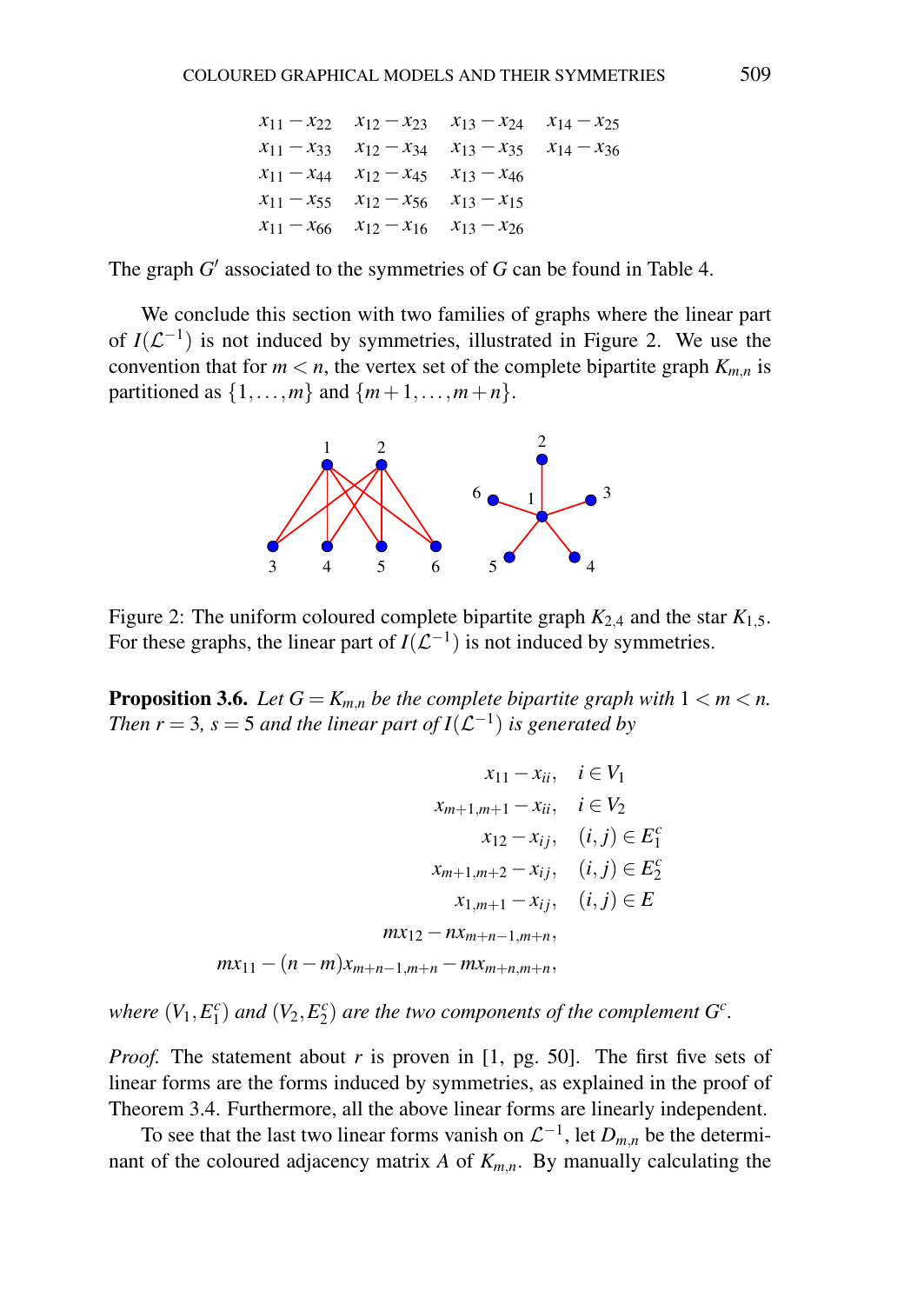entries of  $A^{-1}$  (up to a factor of  $det(A)^{-1}$ ) we have

$$
x_{11} = D_{m-1,n},
$$
  
\n
$$
x_{12} = -(D_{m-1,n} - \lambda_1 D_{m-2,n}),
$$
  
\n
$$
x_{m+n-1,m+n} = -(D_{m,n-1} - \lambda_1 D_{m,n-2}),
$$
  
\n
$$
x_{n+m,n+m} = D_{m,n-1}.
$$

Furthermore, one can verify that  $D_{m,n} = \lambda_1^{m+n} - mn\lambda_1^{m+n-2}\lambda_2^2$ . Substituting this formula for  $D_{m,n}$  in the above expressions for the entries of  $A^{-1}$  shows that the last two linear forms above indeed vanish. The assumption that  $m > 1$  was used in the middle two equations for the entries of  $A^{-1}$ .  $\Box$ 

Proposition 3.7. *Let G be the* star graph *on n vertices, i.e. the complete bipartite graph*  $K_{1,n-1}$ . Then  $r = 3$ ,  $s = 4$ , and the linear part of  $I(\mathcal{L}^{-1})$  is generated by

$$
x_{22} - x_{ii}, \quad i = 3,...,n
$$

$$
x_{12} - x_{ij}, \quad (i, j) \in E
$$

$$
x_{23} - x_{ij}, \quad (i, j) \in E^c
$$

$$
x_{11} - (n-2)x_{n-1,n} - x_{nn}.
$$

*Proof.* The action of  $Aut(G)$  on *V* has two orbits, one with only one element, so that it does not give any linear form. The action on  $E$  and  $E^c$  is transitive. This explains the first three sets of linear forms, which are induced by symmetries.

The missing linear form can be derived by computing three entries of the inverse  $A^{-1}$ . Up to a factor of  $det(A)^{-1}$ , we have

$$
x_{11} = \lambda_1^{n-1},
$$
  
\n
$$
x_{nn} = \lambda_1^{n-1} - (n-2)\lambda_1^{n-3}\lambda_2^2,
$$
  
\n
$$
x_{n-1,n} = \lambda_1^{n-3}\lambda_2^2.
$$

The middle equality holds since the determinant  $D_n$  of the coloured adjacency matrix of the star on *n* vertices satisfies  $D_n = \lambda_1^n - (n-1)\lambda_1^{n-2}\lambda_2^2$ .  $\Box$ 

#### 4. Open Problems

By Proposition 2.2, the symmetries of a coloured graph explain some binomial linear forms in the ideal  $I(\mathcal{L}^{-1})$ . The following example shows that in general, not all binomial linear forms in  $I(\mathcal{L}^{-1})$  are induced by symmetries.

Example 4.1. The graph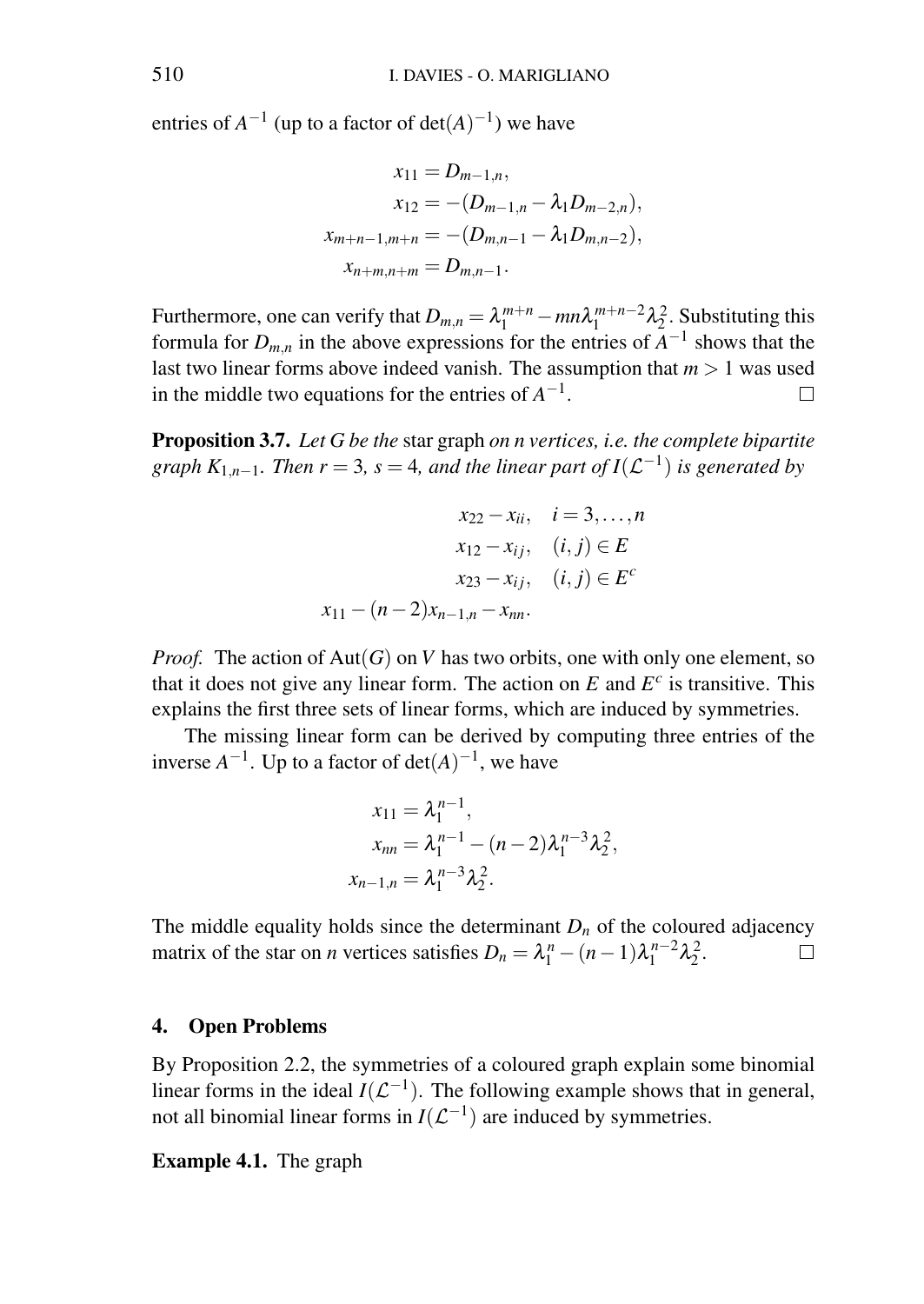

has no nontrivial symmetries, but all elements  $X \in \mathcal{L}^{-1}$  satisfy  $x_{13} - x_{24} = 0$ .

However, after computing the linear part of  $I(\mathcal{L}^{-1})$  for all colourings on the 3,4, and 5-cycle, we arrived at the following conjecture.

Conjecture 4.2. Let *G* be a coloured *n*-cycle. All *binomial* linear forms in  $I(\mathcal{L}^{-1})$  are induced by symmetries.

In Theorem 3.4 we give four families of graphs where the linear part of  $I(\mathcal{L}^{-1})$  is induced by symmetries. In particular, this gives a complete description of the linear part for the uniform coloured *n*-cycle. However, for every *n* this only represents one possible colouring.

**Question 4.3.** Can one give a a complete description of the linear part of  $I(\mathcal{L}^{-1})$ for *all* colourings of the *n*-cycle?

Tables 2 and 3 give a complete list of all coloured 5-cycles with only one vertex colour. Just as in Example 2.3, some linear forms are not induced by symmetries. We have highlighted these.

All graphs covered by Theorem 3.4 are *circulant graphs*. By definition, these are graphs that have a symmetry which is a cyclic permutation of its vertices. We conjecture that like the families in the theorem, the linear part of  $I(\mathcal{L}^{-1})$  is induced by symmetries for *all* uniform coloured circulant graphs. This is equivalent to  $r = s$  in the notation of Section 3:

Conjecture 4.4. If *G* is an uncoloured circulant graph, then the number of orbits of the action of Aut(*G*) on the set  $V * V$  of unordered pairs of vertices of *G* coincides with the number of distinct eigenvalues of its adjacency matrix.

In this article we have focused on linear forms. We do not know whether the quadratic forms of a minimal generating set of  $I(\mathcal{L}^{-1})$  can be deduced graphically from *G*. In Table 4 we give these quadratic forms when *G* is the uniform coloured *n*-cycle for  $n = 3, ..., 8$ , along with the graph *G*<sup> $\prime$ </sup> associated to the symmetries of *G*.

Acknowledgements. We thank Shiyue Li, Aida Maraj and Bernd Sturmfels for helpful conversations in the early stages of this project. Thanks to the anonymous referee for encouraging us to broaden the scope of our first version.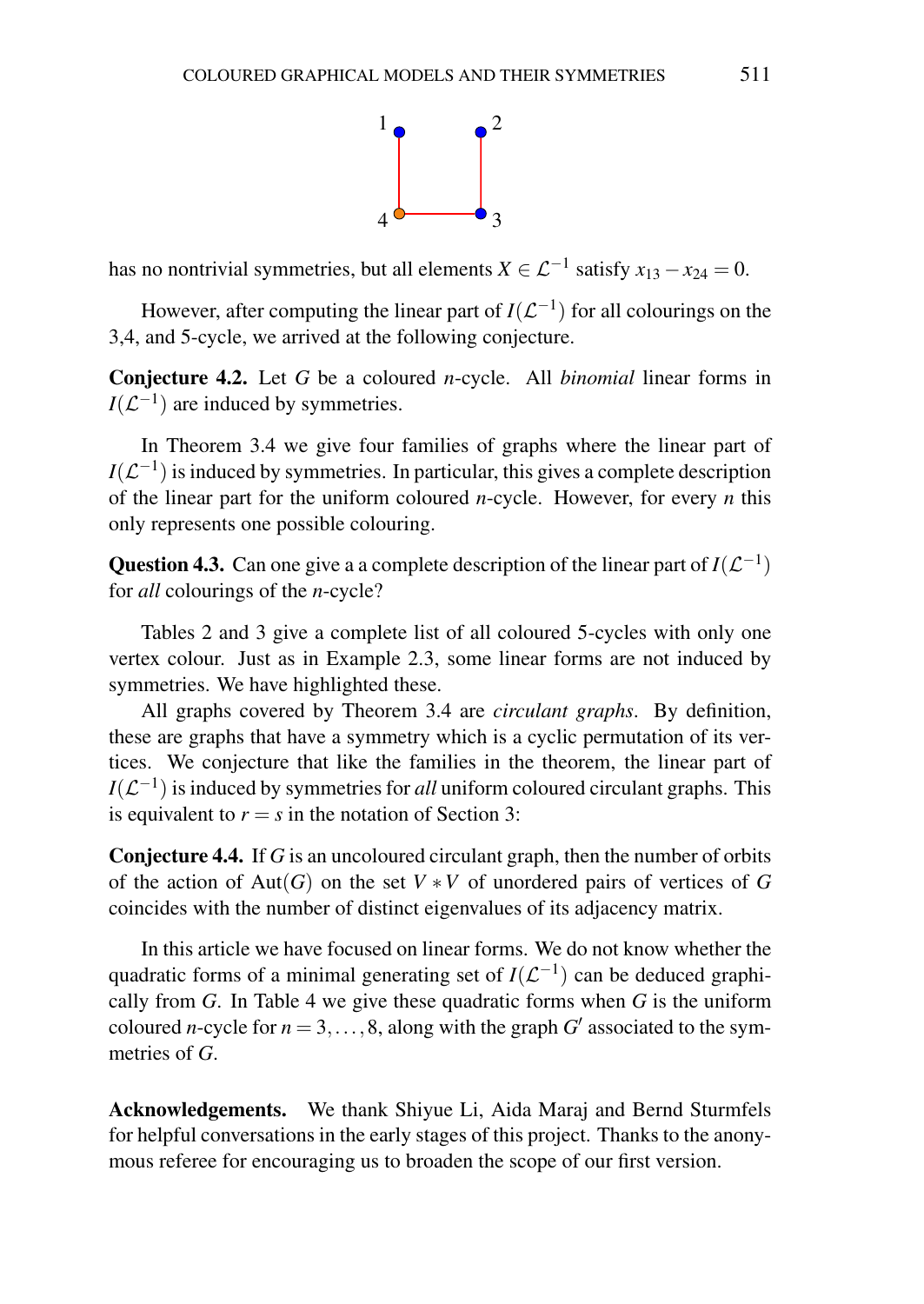| G                                               | <b>Linear Forms</b>                                                                                                                                                                                                                          | $\overline{G'}$                               |
|-------------------------------------------------|----------------------------------------------------------------------------------------------------------------------------------------------------------------------------------------------------------------------------------------------|-----------------------------------------------|
| $\sqrt{2}$<br>3<br>1<br>5<br>4                  | $x_{11} - x_{55}$<br>$x_{12} - x_{45}$ $x_{13} - x_{35}$<br>$x_{22} - x_{55}$<br>$x_{23} - x_{45}$ $x_{14} - x_{35}$<br>$x_{33} - x_{55}$<br>$x_{34} - x_{45}$ $x_{24} - x_{35}$<br>$x_{44} - x_{55}$<br>$x_{15} - x_{45}$ $x_{25} - x_{35}$ | $\overline{c}$<br>3<br>1<br>5<br>4            |
| 2<br>3<br>1<br>5<br>4                           | $x_{11} - x_{22}$ $x_{15} - x_{23}$<br>$x_{33} - x_{55}$ $x_{34} - x_{45}$<br>$x_{13} - x_{25}$ $x_{14} - x_{24}$<br>$x_{24} + x_{44} - x_{35} - x_{55}$                                                                                     | $\overline{2}$<br>3<br>$\mathbf{1}$<br>5<br>4 |
| $\overline{2}$<br>3<br>1<br>5<br>4              | $x_{11} - x_{33}$<br>$x_{14} - x_{35}$<br>$x_{44} - x_{55}$ $x_{15} - x_{34}$<br>$x_{12} - x_{23}$ $x_{24} - x_{25}$<br>$x_{13} + x_{34} + x_{55} - x_{33} - x_{35} - x_{45}$                                                                | $\overline{2}$<br>3<br>1<br>5<br>4            |
| $\overline{c}$<br>3<br>1<br>5<br>4              | $x_{11} - x_{44}$<br>$x_{13} - x_{24}$<br>$x_{22} - x_{33}$ $x_{15} - x_{45}$<br>$x_{12} - x_{34}$ $x_{25} - x_{35}$                                                                                                                         | $\mathfrak{D}$<br>3<br>1<br>5<br>4            |
| $\overline{c}$<br>$\mathfrak{Z}$<br>1<br>5<br>4 | None.                                                                                                                                                                                                                                        | 2<br>3<br>1<br>5<br>4                         |
| $\overline{c}$<br>3<br>1<br>5<br>4              | None.                                                                                                                                                                                                                                        | $\overline{c}$<br>3<br>1<br>5<br>4            |

Table 2: Linear minimal generators of  $I(\mathcal{L}^{-1})$  for coloured five-cycles. The left column of the table shows the given coloured five-cycle *G* with all vertices having the same colour. The linear generators of the corresponding reciprocal varieties are shown in the middle column. Highlighted are the generators not induced by symmetries, i.e. not found with Proposition 2.2. The right column shows the graph  $G'$  associated to the symmetries of  $G$ . If  $I'$  is the zero ideal, we give  $G'$  as the uncoloured complete graph on 5 vertices.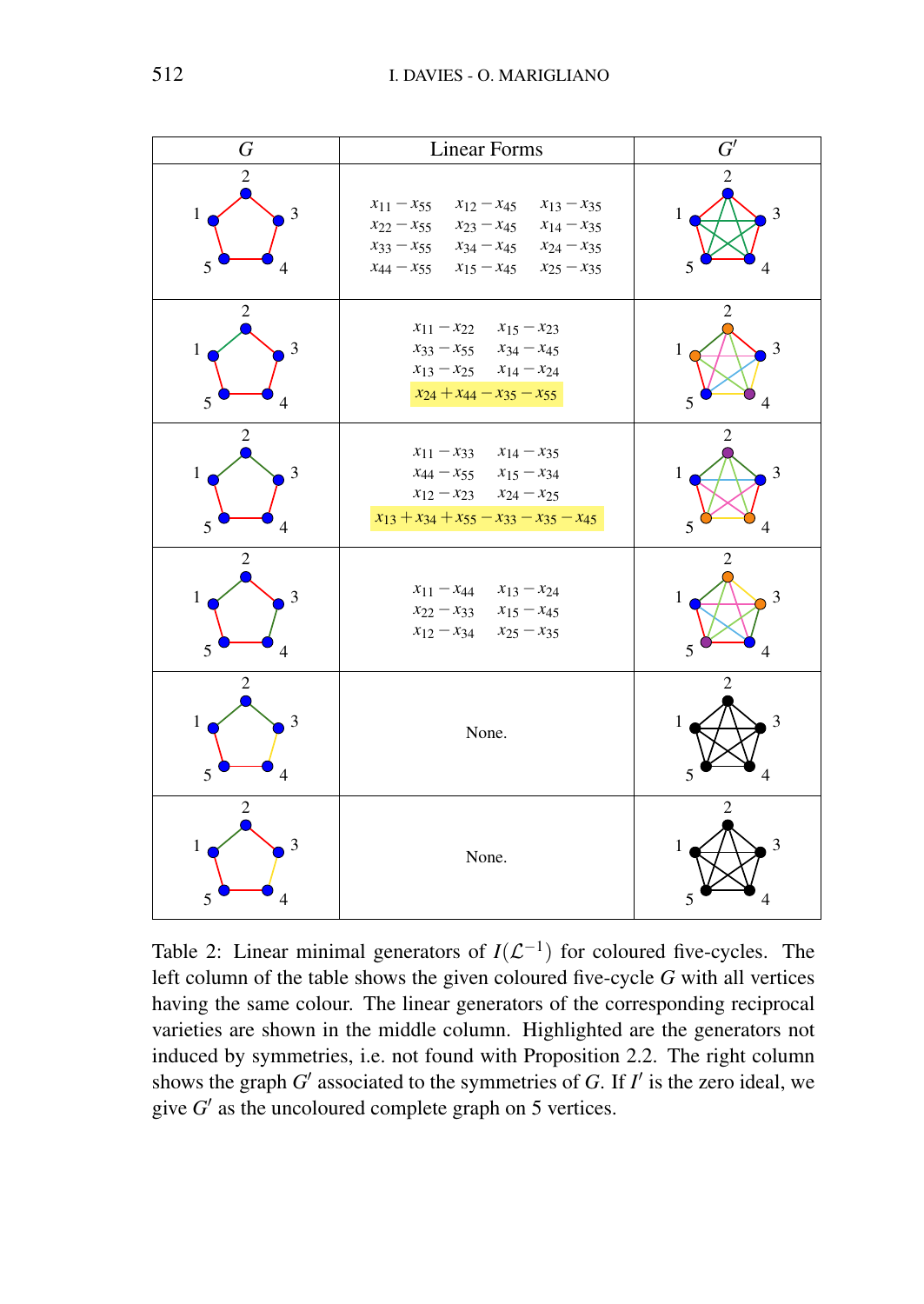

Table 3: Continuation of Table 2.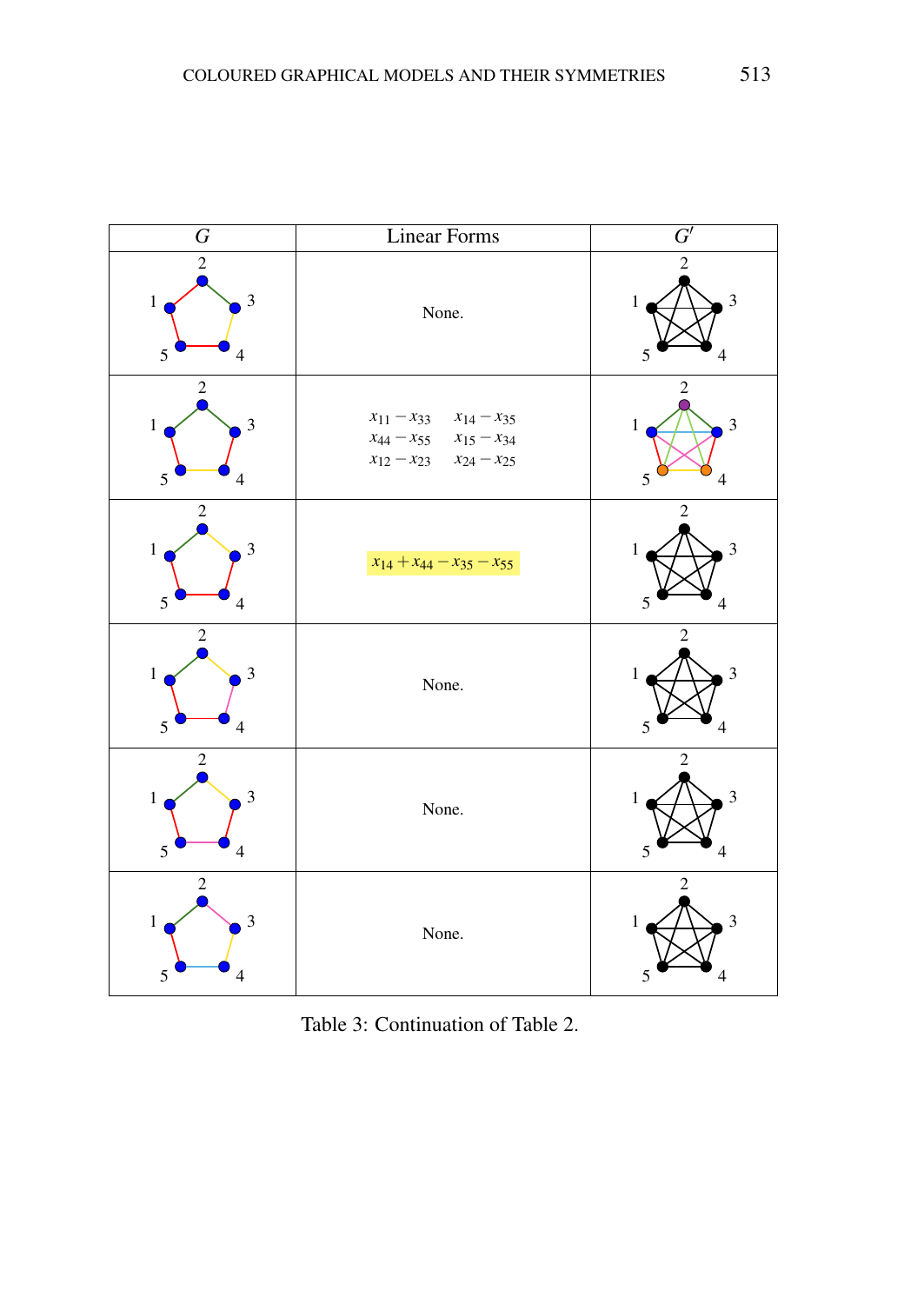

Table 4: Quadratic forms in a minimal generating set of  $I(\mathcal{L}^{-1})$  for the first eight uniform coloured *n*-cycles. The right column displays the graph  $G'$  representing all linear forms in the minimal generating set (by Theorem 3.4).